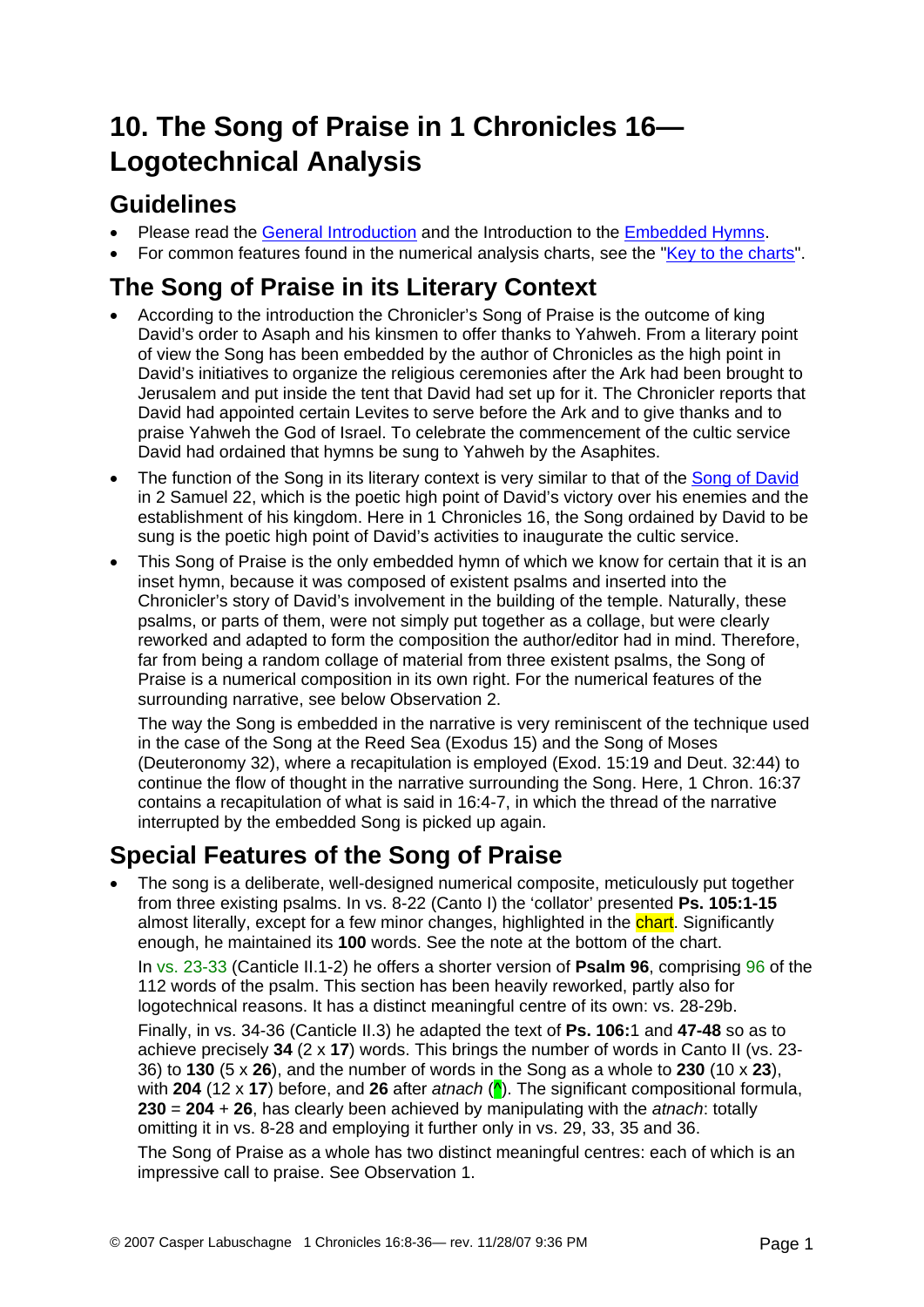### Strophic structure - Canto boundary: || Canticle boundary |

8-10, 11-13 | 14-16, 17-18 | 19-20, 21-22 || 23-24, 25-27 | 28-30, 31-33 | 34-36 (2 cantos  $\bullet$ with 11 strophes, 31 verselines and 64 cola).

#### **Logotechnical analysis**

- Columns a and **b** show the number of words before and after the atnach.
- Column c: words from Psalms 105 and 106; d: words from Psalm 96.

|                                     |                                                  |                | <b>Total</b>            | a                     | $\mathbf b$            | C                      |            | $\mathbf d$             |
|-------------------------------------|--------------------------------------------------|----------------|-------------------------|-----------------------|------------------------|------------------------|------------|-------------------------|
| $\overline{7}$                      | ּבַּיְּוֹם הַחוֹיא אָז נְתַן דְיִיד בְּרֹאֹשׁ    |                | 6                       | 6                     |                        | 6                      |            |                         |
|                                     | להרות ליהוה <mark>^</mark>                       |                | $\overline{2}$          | $\overline{2}$        |                        | $\overline{2}$         |            |                         |
|                                     | בְּיַד־אָסֶף וְאֶחֶיו: פּ                        |                | $\overline{3}$          |                       | 3                      | $\overline{3}$         |            |                         |
|                                     | Introduction, v. 7                               |                | 11                      | 8                     | 3<br>Ŧ                 | 11<br>$=$              |            |                         |
| 8(105:1)                            | הוֹדְוּ לַיְהוָה קִרְאָוּ בִשְׁמֹוֹ              | $\mathbf{1}$   | 4                       | 4                     |                        | 4                      |            |                         |
|                                     | הוֹדְיעוּ בְעַמָּיִם עֲלִילוֹתָיו:               |                | $\overline{3}$          | 3                     |                        | 3                      |            |                         |
|                                     | v. 8                                             |                | $\overline{7}$          | $\overline{7}$<br>$=$ | $\mathbf 0$<br>$+$     | $\overline{7}$<br>$=$  | $+ 0$      |                         |
| 9(105:2)                            | שִׁיָרוּ לוֹ זַמְרוּ־לֹוֹ                        | $\overline{2}$ | $\overline{\mathbf{4}}$ | 4                     |                        | 4                      |            |                         |
|                                     | שִׂיחוּ בְּכָל־נִפְלְאֹתְיו :                    |                | $\overline{3}$          | 3                     |                        | 3                      |            |                         |
|                                     | v. 9                                             |                | $\overline{7}$          | $\overline{7}$<br>$=$ | $\mathbf 0$<br>$+$     | $\overline{7}$<br>$=$  | $+ 0$      |                         |
| 10 (105:3)                          | התבלקי בֹּשֵׁם לּلْבִתּוּ                        | 3              | 3                       | 3                     |                        | 3                      |            |                         |
|                                     | יִשְׂמַח לֵב מְבַקְשֵׁי יְהוָה:                  |                | $\overline{4}$          | 4                     |                        | 4                      |            |                         |
|                                     | v. 10                                            |                | 7                       | $= 7$                 | $\overline{0}$<br>$+$  | $= 7$                  | <u>+ 0</u> |                         |
|                                     | Strophe 1 Total, v. 8-10                         |                | 21                      | $= 21$                | $+$<br>$\overline{0}$  | $= 21$                 | $+$        | $\overline{0}$          |
| 11 (105:4)                          | דִּרְשָׁוּ יְהוָה <sup>י</sup> וְעָזּוּ          | $\overline{4}$ | 3                       | 3                     |                        | 3                      |            |                         |
|                                     | ּבַקְשָׁוּ פָנֶיו תָּמִיִד:                      |                | $\overline{3}$          | 3                     |                        | 3                      |            |                         |
|                                     | v. 11                                            |                | 6                       | $= 6$                 | $\mathbf 0$<br>$+$     | $\,6\,$<br>$=$         | $+ 0$      |                         |
| 12 (105:5)                          | זִכְרוּ נִפְלְאֹתָיוֹ אֲשֶׁר עָשָׂׂה             | 5              | 4                       | 4                     |                        | 4                      |            |                         |
|                                     | מֹפִתָיו וּמִשִׁפִּטֵי־פִיחוּ:                   |                | $\overline{3}$          | 3                     |                        | 3                      |            |                         |
|                                     | v. 12                                            |                | $\overline{1}$          | $\overline{7}$        | $\overline{0}$<br>$+$  | $\overline{7}$         |            | $\overline{\mathbf{0}}$ |
|                                     | Total, v. 8-12                                   |                | 34                      | $= 34$                | $+ 0$                  | $= 34$                 | $+ 0$      |                         |
| ( <mark>אַבְרְהָם</mark> ,105:6) 13 | זֶרַע <mark>יִשְׂרָאֵל</mark> עַבְדֹוֹ           | 6              | 3                       | 3                     |                        | 3                      |            |                         |
|                                     | ּבְּגִי יַצְקִב בְּחִירְיו:                      |                | $\overline{3}$          | 3                     |                        | 3                      |            |                         |
|                                     | v. 13                                            |                | 6                       | 6<br>$=$              | 0<br>$\ddot{}$         | 6<br>$\qquad \qquad =$ | $+$        | $\overline{0}$          |
|                                     | Total, v. 11-13<br>Strophe 2                     |                | <u>19</u>               | $= 19$                | $\pmb{0}$<br>$\ddot{}$ | $= 19$                 | $+$        | $\overline{0}$          |
|                                     | Total, v. 10-13                                  |                | 26                      | $= 26$                | $+ 0$                  | $= 26$                 | $+ 0$      |                         |
|                                     | Canticle I.1 Total, v. 8-13                      |                | 40                      | $= 40$                | $+ 0$                  | $= 40$                 | $+ 0$      |                         |
| 14 (105:7)                          | 7 - הוא יְהוָה אֱלֹהֵינוּ                        |                | $\mathbf{3}$            | $\mathbf{3}$          |                        | 3                      |            |                         |
|                                     | <b>בְּכְל<sup>ַ</sup>־הָאָרֶץ מִשְׁפְּטְיו</b> : |                |                         | $\frac{3}{6} = 6$     |                        | <u>3</u>               |            |                         |
|                                     | v. 14                                            |                |                         |                       | $+ 0$                  | $\,6\,$<br>$=$         | $+$        | $\overline{\mathbf{0}}$ |
| 15 (105:8, <mark>יָכָר;</mark> )    | 8 <mark>זִכְרִוּ</mark> לְעוֹלָם בְּרִיתוֹ       |                | 3                       | 3                     |                        | 3                      |            |                         |
|                                     | דָּבָר צְוֶה לְאֵלֵף הִוֹר:                      |                | $\overline{4}$          | 4                     |                        | 4                      |            |                         |
|                                     | v. 15                                            |                |                         | $7 = 7 + 0 =$         |                        | $\overline{7}$         | $+ 0$      |                         |
|                                     | Total, v. 12-15                                  |                | 26                      | $= 26 + 0 = 26$       |                        |                        |            | $+ 0$                   |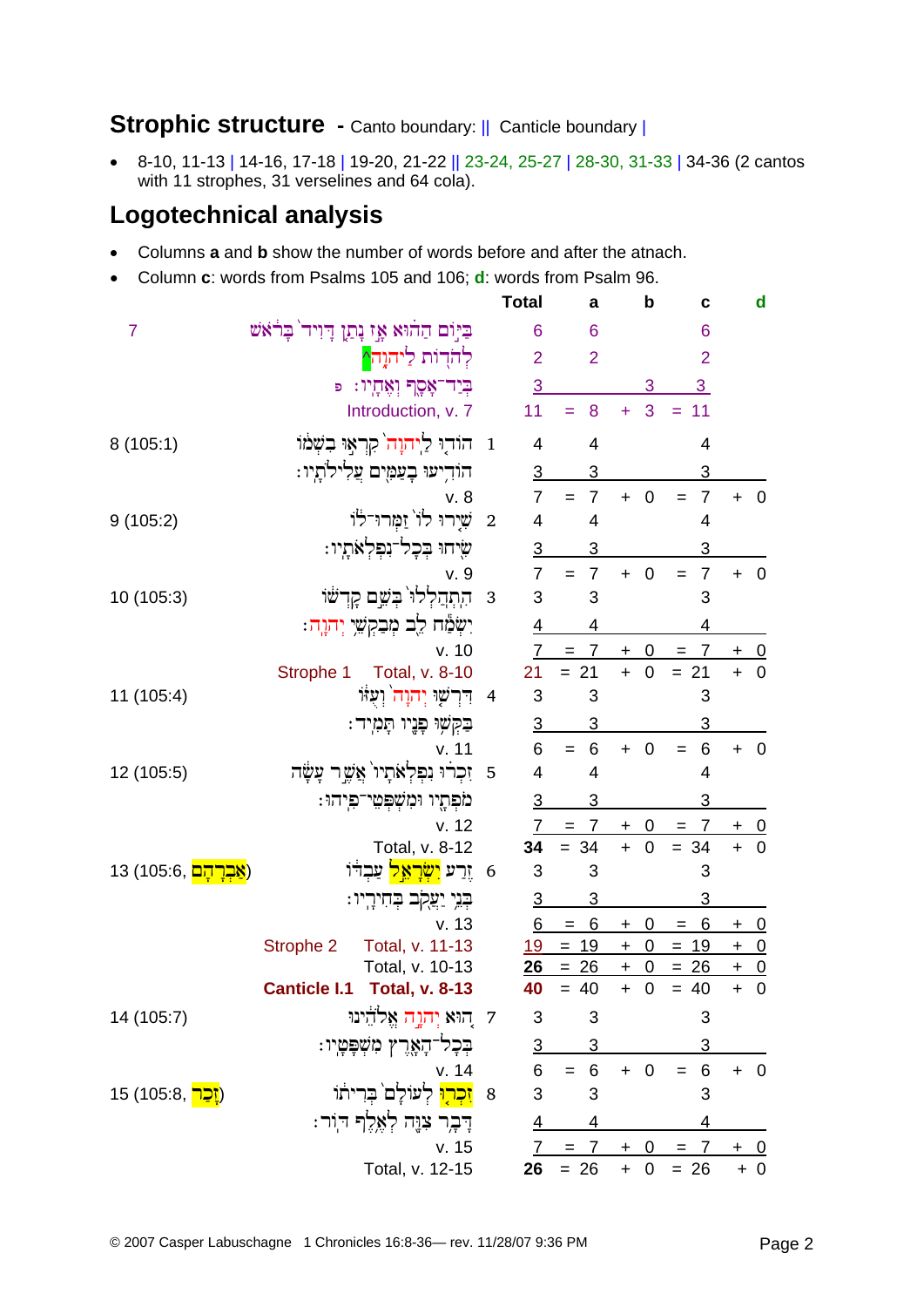| 16 (105:9)                                               |                | אֲשֶר כְּרַת אֶת־אַבְרָהָם                                      | 9         | 4              | 4                      |                |                | 4                       |                                  |                           |
|----------------------------------------------------------|----------------|-----------------------------------------------------------------|-----------|----------------|------------------------|----------------|----------------|-------------------------|----------------------------------|---------------------------|
|                                                          |                | וּשָׁבוּעָתְוֹ לְיִצְחָק:                                       |           |                |                        |                |                |                         |                                  |                           |
|                                                          |                | v. 16                                                           |           | 6              | 6<br>$=$               | $\ddot{}$      | $\mathbf 0$    | 6<br>$=$                | $\ddot{}$                        | $\overline{0}$            |
|                                                          |                | Strophe 3 Total, v. 14-16                                       |           | 19             | $= 19$                 | $+$            | $\pmb{0}$      | 19<br>$=$               | $\ddot{}$                        | $\mathbf 0$               |
| 17 (105:10)                                              |                | <u>ויִעֲ</u> מִידֶהָ לְיַעֲקֹב <sup>י</sup> לְ <del>חֹ</del> ק  | 10        | 3              | 3                      |                |                | 3                       |                                  |                           |
|                                                          |                | לְיִשְׂרָאֵל בְּרִית עוֹלָם:                                    |           | $\overline{3}$ | 3                      |                |                | 3                       |                                  |                           |
|                                                          |                | v. 17                                                           |           | 6              | $= 6$                  | $\mathbf +$    | 0              | 6                       | $\begin{array}{c} + \end{array}$ | $\overline{0}$            |
|                                                          |                | Total, v. 10-17                                                 |           | 51             | $= 51$                 | $\ddot{+}$     | $\overline{0}$ | $= 51$                  |                                  | $+ 0$                     |
| $18^*$                                                   |                | לֵאמֹר לְד <sup>ִי</sup> <mark>אָתֵן אֶת־</mark> אֶרֶץ־כְּנָעַן | 11        | 6              | 6                      |                |                | 6                       |                                  |                           |
| <mark>(אֶת־אֶרֶץ)</mark> (105:11)                        |                | <u> üڅم ئنام ناڅات:</u>                                         |           | 2              | $\overline{2}$         |                |                | $\overline{2}$          |                                  |                           |
|                                                          |                | v. 18                                                           |           | 8              | $\overline{8}$<br>$=$  | $+$            | $\overline{0}$ | 8<br>$=$                | $+$                              | <u>_0</u>                 |
|                                                          |                | Strophe 4 Total, v. 17-18                                       |           |                | $14 = 14$              | $+$            | $\overline{0}$ | $= 14$                  |                                  | $+ 0$                     |
|                                                          |                | Canticle I.2 Total, v. 14-18                                    |           | 33             | $= 33$                 | $\ddot{+}$     | $\mathbf 0$    | $= 33$                  | $\ddot{}$                        | $\overline{0}$            |
| ב <mark>היותם</mark> ,105:12) 19                         |                | מָתֵי מִסְפָּר                                                  | 12        | 3              | 3                      |                |                | 3                       |                                  |                           |
|                                                          |                | כִּמְעַט וְנֶרִים בֶה:                                          |           | $\overline{3}$ | 3                      |                |                | 3                       |                                  |                           |
|                                                          |                | v. 19                                                           |           | 6              | $6 \overline{}$<br>$=$ | $+$            | 0              | 6<br>$\qquad \qquad =$  | +                                | <u>0</u>                  |
|                                                          |                | Total, v. 16-19                                                 |           | 26             | $= 26$                 | $+$            | $\mathbf 0$    | $= 26$                  | $\ddot{+}$                       | $\mathbf 0$               |
| ( <mark>מִמַּמְלָכָה,</mark> 105:13) 20                  |                | וַיְתְהַלְכוּ מִגְוֹי אֶל־גֹּוֹי                                | 13        | $\overline{4}$ | $\overline{4}$         |                |                | 4                       |                                  |                           |
|                                                          |                | <mark>וּמִמַּמִלָכֶה</mark> אֵל־עַם אַחֵר:                      |           | 4              | 4                      |                |                | 4                       |                                  |                           |
|                                                          |                | v.20                                                            |           | 8              | 8                      | $\ddagger$     | 0              | 8                       | $\ddot{}$                        | $\overline{0}$            |
|                                                          |                | Strophe 5 Total, v. 19-20                                       |           | 14             | $= 14$                 | $\overline{+}$ | $\overline{0}$ | $= 14$                  | $\ddot{}$                        | $\overline{0}$            |
|                                                          |                | Total, v. 16-20                                                 |           | 34             | $= 34$                 | $\ddot{}$      | $\mathbf 0$    | $= 34$                  | $\ddot{+}$                       | $\overline{0}$            |
| ( <mark>אָדָם</mark> ,14:105) 21                         |                | לא־הִנְיַח <mark>לְאִישׁ</mark> לְעַשָּׂכֶם                     | 14        | $\overline{4}$ | 4                      |                |                | 4                       |                                  |                           |
|                                                          |                | וַיִּוֹכַח עֲלֵיהֱם מְלָכִים:                                   |           | 3              | 3                      |                |                | 3                       |                                  |                           |
| <mark>יִבְיאֵי</mark> ,15:15) 22                         |                | אַל־תְּנִעוּ בִמְשִׁיחַי                                        | 15        | 3              | 3                      |                |                | 3                       |                                  |                           |
|                                                          |                | <mark>וּבְנִבִיאַי</mark> אַל־תָּרֵעוּ: פּ                      |           | $\overline{3}$ | 3                      |                |                | 3                       |                                  |                           |
|                                                          |                | v. 22                                                           |           | 6              | 6                      | $\ddot{}$      | 0              | 6                       | $\pm$                            | $\overline{\mathbf{0}}$   |
|                                                          |                | Strophe 6 Total, v. 21-22<br>Canticle I.3 Total, v. 19-22       |           | 13<br>27       | 13<br>$=$<br>$= 27$    | $\ddot{}$      | $\mathbf 0$    | 13<br>$=$<br>$+ 0 = 27$ | $\ddot{}$                        | $\mathbf 0$               |
| 8-22 (105:1-15)                                          | <b>Canto I</b> | <b>Total, v. 8-22</b>                                           |           |                | $100 = 100$            |                |                | $+ 0 = 100$             | $\ddot{}$                        | <u>+ 0</u><br>$\mathbf 0$ |
| 23 (96: 1 b)                                             |                | 16 שִׁיַרוּ לַיִהוָה <sup>י</sup> כָל־הָאָרִץ                   |           | 4              | 4                      |                |                |                         |                                  | 4                         |
| (96:2b, <mark>ליום)</mark>                               |                | בַּשָּׂרִוּ מִיּֽוֹם־אֱל <sup>ַ–</sup> יִוֹם יִשׁוּעַתְוֹ :     |           | $\overline{5}$ | 5                      |                |                |                         |                                  | $\overline{5}$            |
|                                                          |                | v. 23                                                           |           | 9              | $= 9$                  | $+$            | 0              | $\mathbf{0}$<br>$=$     | $\ddot{}$                        | 9                         |
| 24 (96:3, <mark>כִּבוֹדוֹ</mark> )                       |                | סִפְּרִוּ בָגּוֹיִם אֶת־כִּבוֹדוֹ                               | 17        | 4              | 4                      |                |                |                         |                                  | 4                         |
| בִּכָל־הָעַמָּיִם נִפְלְאֹתָיו::Middle words of the song |                |                                                                 |           | 3              | 3                      |                |                |                         |                                  | 3                         |
| (230=104+22+104) Meaningful centre                       |                | v.24                                                            |           | $\mathcal{I}$  | $= 7$                  | $\ddot{}$      | 0              |                         |                                  | 7                         |
|                                                          | Strophe 7      | Total, v. 23-24                                                 |           | 16             | $= 16$                 | $+$            | $\mathbf 0$    | $\overline{0}$<br>$=$   | $\ddot{}$                        | 16                        |
| 25                                                       |                | כִּי נָרֹוֹל יְהוָהָ וּמְהָלָל מְאֹד                            | <b>18</b> | 5              | 5                      |                |                |                         |                                  | 5                         |
| (נ <mark>ורָא ,</mark> 96:4)                             |                | וִנוֹרֵא הִוּא עַל־כַל־אֵלהִים:                                 |           | $\overline{5}$ | 5                      |                |                |                         |                                  | <u>5</u>                  |
|                                                          |                | v.25                                                            |           |                | $10 = 10$              | $+$            | 0              | $= 0$                   | <u>+ 10</u>                      |                           |
|                                                          |                | Total, v. 23-25                                                 |           | 26             | $= 26$                 | $\ddot{}$      | 0              | 0<br>$=$                |                                  | $+26$                     |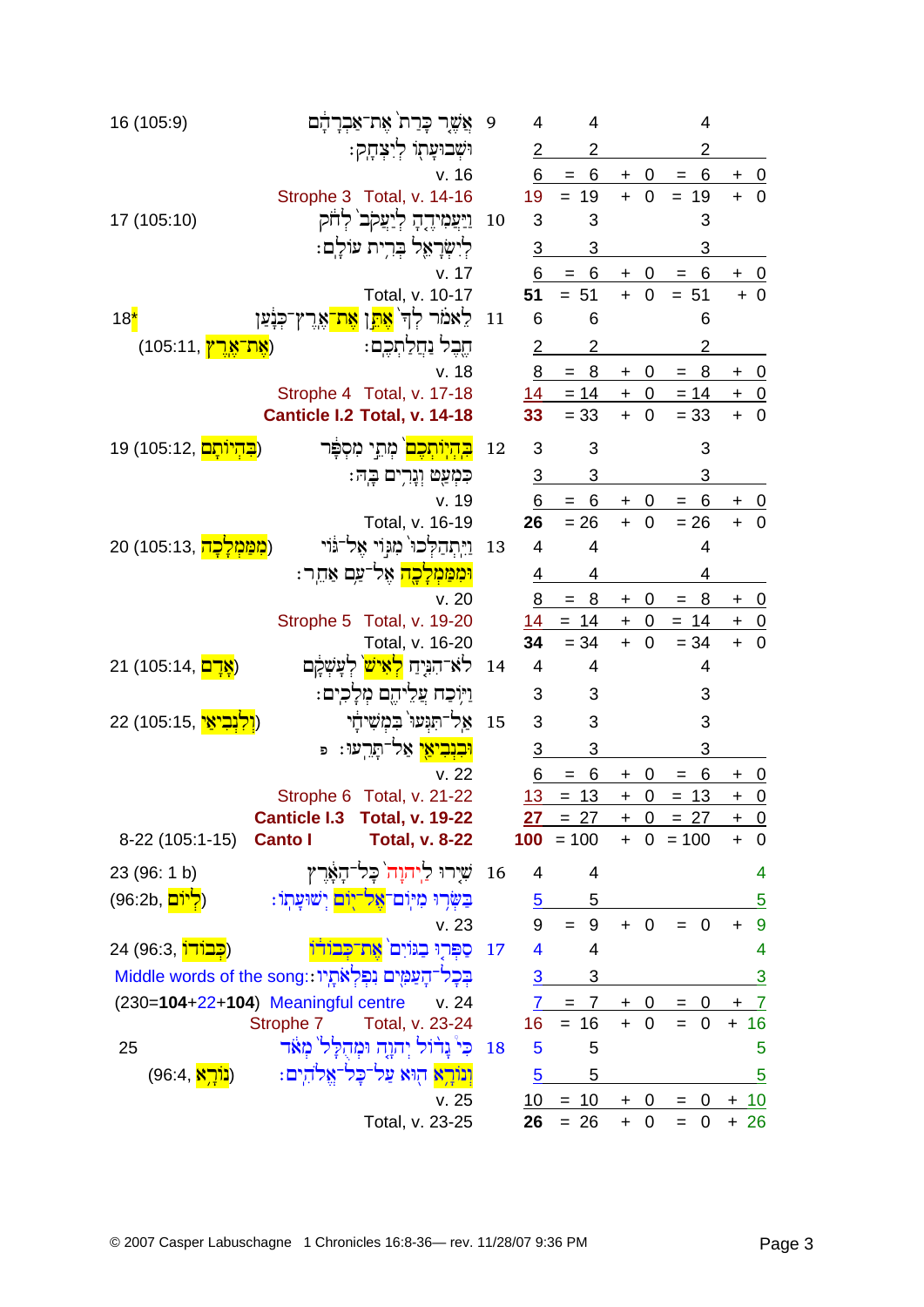|    | 26 (96:5)                                                                      |                      | כִּי כָּל־אֱלֹהֵיָ הָעַמִּים אֱלִילִים                                | 19 | 5                       | 5                                  |                |                |                                   |                     |           | 5                       |
|----|--------------------------------------------------------------------------------|----------------------|-----------------------------------------------------------------------|----|-------------------------|------------------------------------|----------------|----------------|-----------------------------------|---------------------|-----------|-------------------------|
|    |                                                                                |                      | וַיהוֶה שָׁמַיָם עָשָׂה:                                              |    | <u>3</u>                | 3                                  |                |                |                                   |                     |           | 3                       |
|    |                                                                                |                      | v. 26                                                                 |    | 8                       | 8<br>$=$                           | $\ddot{}$      | 0              |                                   | $\mathbf 0$         | $\ddot{}$ | 8                       |
| 27 |                                                                                |                      | הור והרר<br>קפַניו                                                    | 20 | 3                       | 3                                  |                |                |                                   |                     |           | 3                       |
|    | ( <mark>וְתִפְאֶרֶת בְּמָקְדָשׁו</mark> ,96:6)                                 |                      | <mark>וְחֵדְוֶה בִּמְקִמְוּ</mark> :                                  |    | $\overline{3}$          | 3                                  |                |                |                                   |                     |           | 3                       |
|    |                                                                                |                      | v. 27                                                                 |    | 6                       | 6<br>$=$                           | $\ddot{}$      | 0              | $=$                               | 0                   | $\ddot{}$ | 6                       |
|    |                                                                                | Strophe 8            | Total, v. 25-27                                                       |    | 24                      | $= 24$                             | $\ddot{}$      | 0              | $=$                               | $\mathbf 0$         | $+$       | 24                      |
|    |                                                                                | <b>Canticle II.1</b> | <b>Total, v. 23-27</b>                                                |    | 40                      | 40                                 | $\ddot{}$      | 0              |                                   | $\overline{0}$      | $\ddot{}$ | 40                      |
|    | 28 (96:7)                                                                      |                      | הָבִוּ ליהוָה מִשִׁפְּחְוֹת עַמִּים                                   | 21 | $\overline{\mathbf{4}}$ | $\overline{4}$                     |                |                |                                   |                     |           | $\overline{4}$          |
|    | Middle words of 23-33                                                          |                      | הָבִוּ לַיהוֶה כָּבְוֹד וָעָׂז:                                       |    | $\overline{4}$          | $\overline{4}$                     |                |                |                                   |                     |           | 4                       |
|    | $29(96 = 40 + 16 + 40)$                                                        |                      | הָבְוּ לִיהוֶה כְּבְוֹד שְׁמָוֹ <mark>י</mark>                        | 22 | 4                       | $\overline{4}$                     |                |                |                                   |                     |           | $\overline{4}$          |
|    | (ל <mark>ַחַצְרותְי</mark> ,96:8)                                              |                      | שְׂאָוּ מִנְחָה וּבְאוּ לְפָנָיו                                      |    | $\overline{\mathbf{4}}$ |                                    |                | $\overline{4}$ |                                   |                     |           | 4                       |
|    | (96:9a)                                                                        |                      | הִשְׁתַּחֲוִוּ לַיהוֶה בְּהַדְרַת־קְרֶשׁ:                             |    | 4                       |                                    |                | 4              |                                   |                     |           | 4                       |
|    |                                                                                |                      | v. 29                                                                 |    | 12                      | 4                                  | $\ddot{}$      | 8              |                                   | $\overline{0}$      | ÷         | 12                      |
| 30 | (מַ <mark>פְּנְיוֹ,</mark> 96:9b)                                              |                      | חִיָלוּ <mark>מִלְפְנִיו</mark> ֹ כָּל־הָאָ֫רֶץ                       | 23 | 4                       | 4                                  |                |                |                                   |                     |           | $\overline{4}$          |
|    | (96:10b)                                                                       |                      | אַף־תִּכְוֹן תֵּבֶל בַּל־תִּמּוֹט:                                    |    | $\overline{5}$          | 5                                  |                |                |                                   |                     |           | $\overline{5}$          |
|    |                                                                                | Strophe 9            | v. 30<br>Total, v. 28-30                                              |    | 9<br>29                 | 9<br>$= 21$                        | +<br>$\ddot{}$ | 0<br>8         | $=$<br>$=$                        | 0<br>$\overline{0}$ | $+29$     | <u>9</u>                |
| 31 | (96:11a)                                                                       |                      | יִשְׂמְחָוּ הַשָּׁמַיִם וְתָגְל הָאָרֶץ                               | 24 | 4                       | 4                                  |                |                |                                   |                     |           | 4                       |
|    | (extra)                                                                        |                      | וִיאֹמִרְוּ בְּגּוֹיָם יְהוָה מָלָךְ:                                 |    | 4                       | 4                                  |                |                |                                   |                     |           | 4                       |
|    |                                                                                |                      | v.31                                                                  |    | 8                       | 8<br>$=$                           | $\ddot{}$      | 0              | $=$                               | $\mathbf 0$         | $+$       | 8                       |
| 32 | (96:11b)                                                                       |                      | יִרְעַם הַיָּם וּמִלוֹאוֹ                                             | 25 | 3                       | 3                                  |                |                |                                   |                     |           | 3                       |
|    | (ש <u>ָּדִי)</u> (96:12a                                                       |                      | יַצַּלִץ <mark>הַשָּׂדֶה</mark> וְכָל־אֲשֶׁר־בּוֹ:                    |    | 5                       | 5                                  |                |                |                                   |                     |           | $\overline{5}$          |
|    |                                                                                |                      | v.32                                                                  |    | 8                       | 8<br>$=$                           | $+$            | $\mathbf 0$    | $=$                               | $\mathbf 0$         | $\ddot{}$ | 8                       |
|    | <mark>עַצֵי־יָעַר</mark> ,96:12b) 33                                           |                      | <u>עצי</u><br>יִרְנְּנְוּ<br>بإزا<br><u>קיער</u>                      | 26 | $\overline{4}$          | $\overline{4}$                     |                |                |                                   |                     |           | 4                       |
|    | (ל <mark>ִפְנֵי ,</mark> 96:13a)                                               |                      | <mark>מלפני</mark> יהוה                                               |    | $\overline{2}$          |                                    |                | $\overline{2}$ |                                   |                     |           | $\overline{2}$          |
|    | לִשְׁפִּוְט <sub>ֹ</sub> אֶת־הָאָרֶץ: ( <mark>כִי בְא כִּי בְא</mark> ,96:13b) |                      |                                                                       |    | 5                       |                                    |                | 5              |                                   |                     |           | $\overline{5}$          |
|    |                                                                                |                      | v.33                                                                  |    | 11                      | 4                                  | $\ddagger$     | 7              | $\hspace{1.6cm} = \hspace{1.6cm}$ | $\mathbf 0$         | $+$       | <u>_11</u>              |
|    |                                                                                |                      | Strophe 10 Total, v. 31-33                                            |    | 27                      | $= 20 + 7 = 0$                     |                |                |                                   |                     | $+27$     |                         |
|    |                                                                                |                      | Canticle II.2 Total, v. 28-33                                         |    |                         | $\frac{56}{56} = 41 + 15 = 0 + 56$ | $+ 15$         |                | $= 0$                             |                     | $+ 96$    |                         |
|    | 23-33 (96:1-13b)                                                               |                      | Total, v. 23-33                                                       |    | 96                      | $= 81$                             |                |                |                                   |                     |           |                         |
|    | 34 (136:1)                                                                     |                      | 27 - הוֹדְוּ לַיהוָה <sup>י</sup> כִּי טּוֹב                          |    | $\overline{4}$          | $\overline{4}$                     |                |                |                                   | 4                   |           |                         |
|    |                                                                                |                      | ּכִּי לִעוֹלֶם חַסְרֹוֹ:                                              |    | $\overline{3}$          | <u>3</u><br>$7 = 7$                |                |                |                                   | 3                   |           |                         |
| 35 |                                                                                |                      | v.34<br>יאָמְרוּ                                                      |    |                         | $1 -$<br>$\mathbf{1}$              | $+$            | $\mathbf 0$    | $=$                               | $\overline{7}$<br>1 |           | $+ 0$                   |
|    | ( <mark>יִהוָה אֵלֹהֵינוּ</mark> ,106:47a)                                     |                      | הוֹשִׁיעֲנוּ` <mark>אֵלהֵי יִשְׁעֵנוּ</mark>                          |    | 3                       | 3                                  |                |                |                                   | 3                   |           |                         |
|    |                                                                                |                      |                                                                       |    | $\overline{4}$          | $\overline{4}$                     |                |                |                                   | 4                   |           |                         |
|    | $(106:47b,$ ]                                                                  |                      | וְקַבְּצֵנִוּ <mark>וְהַצִּילֵנוּ</mark> מִן־הַגּוֹיֶם <mark>^</mark> |    | 3                       |                                    |                |                |                                   |                     |           |                         |
|    | (106:47c)                                                                      |                      | 29 לְהֹדוֹת לְשֵׁם קָדְשֶׁדּ                                          |    |                         |                                    |                | 3              |                                   | 3                   |           |                         |
|    | (106:47d)                                                                      |                      | לְהִשְׁתַּבֶּה בִּתְהִלָּתֶךְ:                                        |    | 2                       |                                    |                |                |                                   | $\overline{2}$      |           |                         |
|    | 36 (106:48)                                                                    |                      | v.35<br>30 בָּרְוּךְ יְהוָה אֱלֹהֵי יִשְׂרַאֵּל                       |    | 13<br>$\overline{4}$    | 8<br>$=$<br>4                      | $+$            | 5 <sup>5</sup> | $= 13$                            | 4                   | $+$       | $\overline{\mathbf{0}}$ |
|    | (106:48b)                                                                      |                      | מִן־הָעוֹלֶם וְעַד הָעֹלֶם <mark>^</mark>                             |    | $\overline{4}$          | $\overline{4}$                     |                |                |                                   | 4                   |           |                         |
|    |                                                                                |                      |                                                                       |    |                         |                                    |                |                |                                   |                     |           |                         |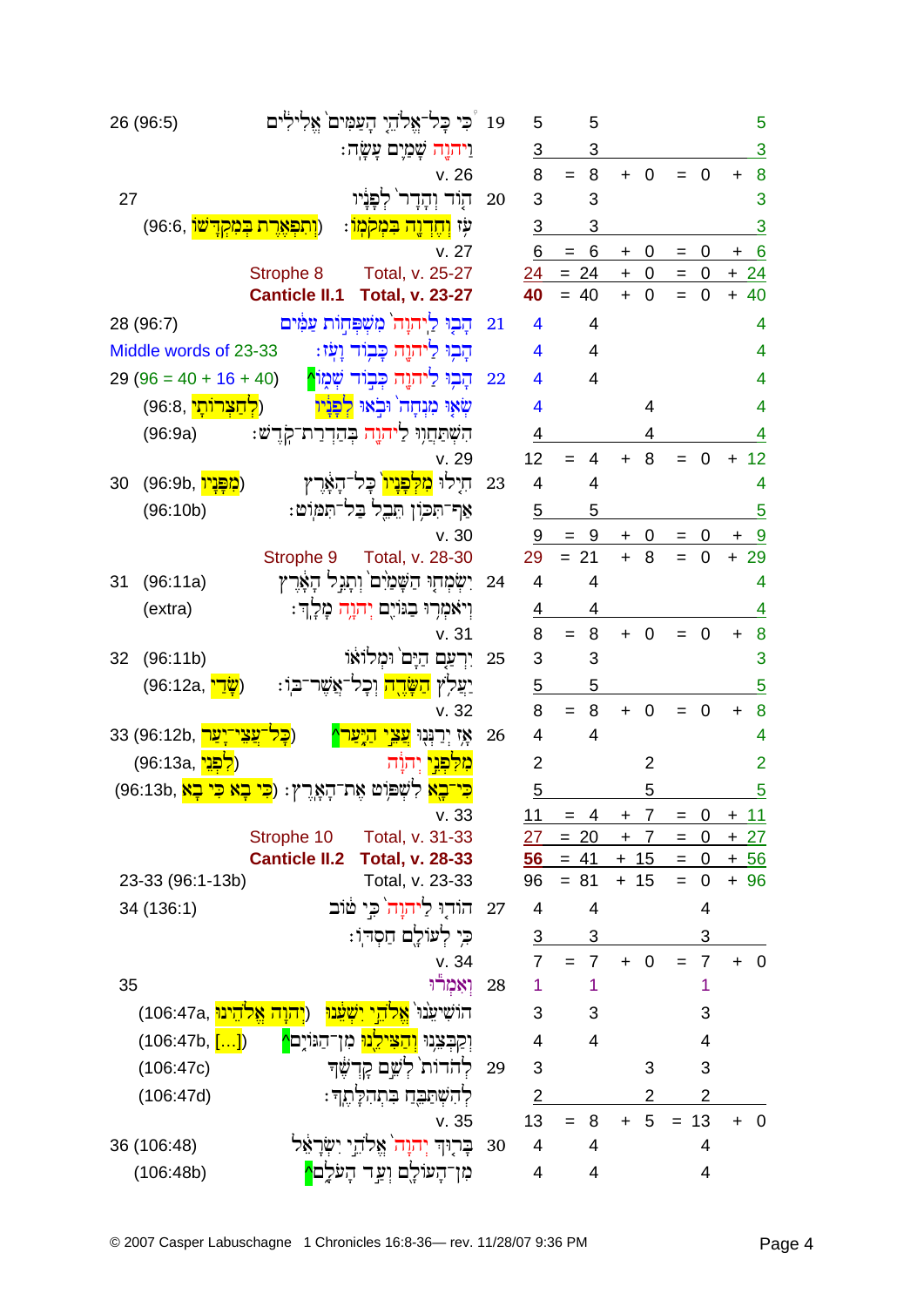| (106:48c, <mark>ראמר</mark> )          | ויאמרו כל־העם                                  | 31<br>4 |           |        | 4            |       |
|----------------------------------------|------------------------------------------------|---------|-----------|--------|--------------|-------|
| ( <mark>הַלְלוּ־יָהּ: 106:48d</mark> ) | Đ                                              |         |           |        | 2            |       |
|                                        | v.36                                           | 14      | $= 8$     | + 6    | $= 14$       | $+ 0$ |
| 35-36 (Psalm 106:47-48)                | Total, v. 35-36                                | 27      | $= 16$    | $+ 11$ | $= 27$       | $+ 0$ |
|                                        | Excluding וְאָמָרוּ, 'And say', Total v. 35-36 |         | $26 = 15$ | $+ 11$ | $= 26$       | $+ 0$ |
|                                        | Canticle II.3 Strophe 11 Total, v. 34-36       |         | $34 = 23$ | $+ 11$ | $= 34$       | $+ 0$ |
| <b>Canto II</b>                        | <b>Total, v. 23-36</b>                         | 130     | $= 104$   |        | $+ 26 = 130$ | $+ 0$ |
| <b>Cantos I-II</b>                     | <b>Total, v. 8-36</b>                          | 230     | $= 204$   | $+26$  | $= 134$      | $+ 0$ |
|                                        | Total, v. 7-36                                 | 241     | $= 212$   | $+29$  | $= 145$      | $+96$ |

\* I read an extra word. אה in v. 18a (as in Ps. 105:11a), taking the loss of this word as due to a scribal error: a clear case of haplography.

The remarkable positioning of the *atnach* in particular sections of the psalm plays an important role in the author/editor's desire to weave the two divine name numbers as much as possible into the fabric of his text. Consult the General Introduction, pp. 4-6.

#### **Observations**

1. In terms of its 230 words, the 22 words in vs. 23b-25 constitute the arithmetic centre of the psalm, flanked by 104 (4 x 26) words on either side (230 =  $104 + 22 + 104$ ):

בִּשְּׂרִוּ מִיּֽוֹם־אֶל־יָוֹם יְשׁוּעָתְוֹ :<br>סִפְּרְוּ בִגּוֹיִם אֶת־כְּבוֹדוֹ | בְּכָל־הָעַמָּיִם נִפְלְאֹתָיו :<br>כִּי נָרוֹל יְהוָהָ וּמְהֻלָּל מְאֹד | וְנוֹרָא הְוּא עַל־כָּל־אֱלֹהִים :

Proclaim his salvation from day to day! Declare his glory among the nations His marvellous deeds to all the people! For YHWH is great and most worthy of praise and to be held in awe above all gods!

In a song of praise these words are most appropriate and may be regarded as the deliberately designed meaningful centre. The pivotal position of the call to praise is highlighted by the fact that it is flanked by 4 x 26 words on either side.

As in quite a number of psalms, the Chronicler's Song of Praise has a second meaningful centre in part of the text. The 96 words of vs. 23-33 (based on Psalm 96) have their own arithmetic centre, the 16 words of vs. 28-29b ( $96 = 40 + 16 + 40$ ), which constitute the meaningful centre:

| הָבִוּ לַיִהוָה מִשִׁפִּחְוֹת עַמְּים | Ascribe to YHWH, you families of the nations! |
|---------------------------------------|-----------------------------------------------|
| ּהָבְוּ לַיהוֶה כָּבְוֹד וָעָׂז:      | Ascribe to YHWH glory and might!              |
| ּהָבְוּ לַיהוֶה כִּבְוֹד שָׁמָוֹ      | Ascribe to YHWH the glory due to his name!    |
| שְׂאָוּ מִנְחָה וּבְאוּ לְפָנָיו      | Bring an offering and come before him!        |

What makes this call to praise extra meaningful is the fact that it also echoes the words of Psalm 29:1-2.

The fact that the psalm is composed of 230 words, a multiple of the kabod number 23  $(11 + 2 + 6 + 4)$  representing God's 'glory', has probably been consciously designed, seeing the explicit reference to Yahweh's glory (3x) in both meaningful centres.

2. Here is a survey of the numerical features of the Song and its surrounding narrative:

| Narrative: 16:1   | <b>17</b> words in total                                              |
|-------------------|-----------------------------------------------------------------------|
| Narrative: 16:1-3 | <b>39</b> words in total (the YHWH 'echad number)                     |
| Narrative: 16:4-5 | 32 words in total (the kabod number)                                  |
|                   | Narrative: 16:37-38 26 words (13a + 13b): 15 in v. 37 and 11 in v. 38 |
| Narrative: 16:40  | <b>17</b> words in total                                              |